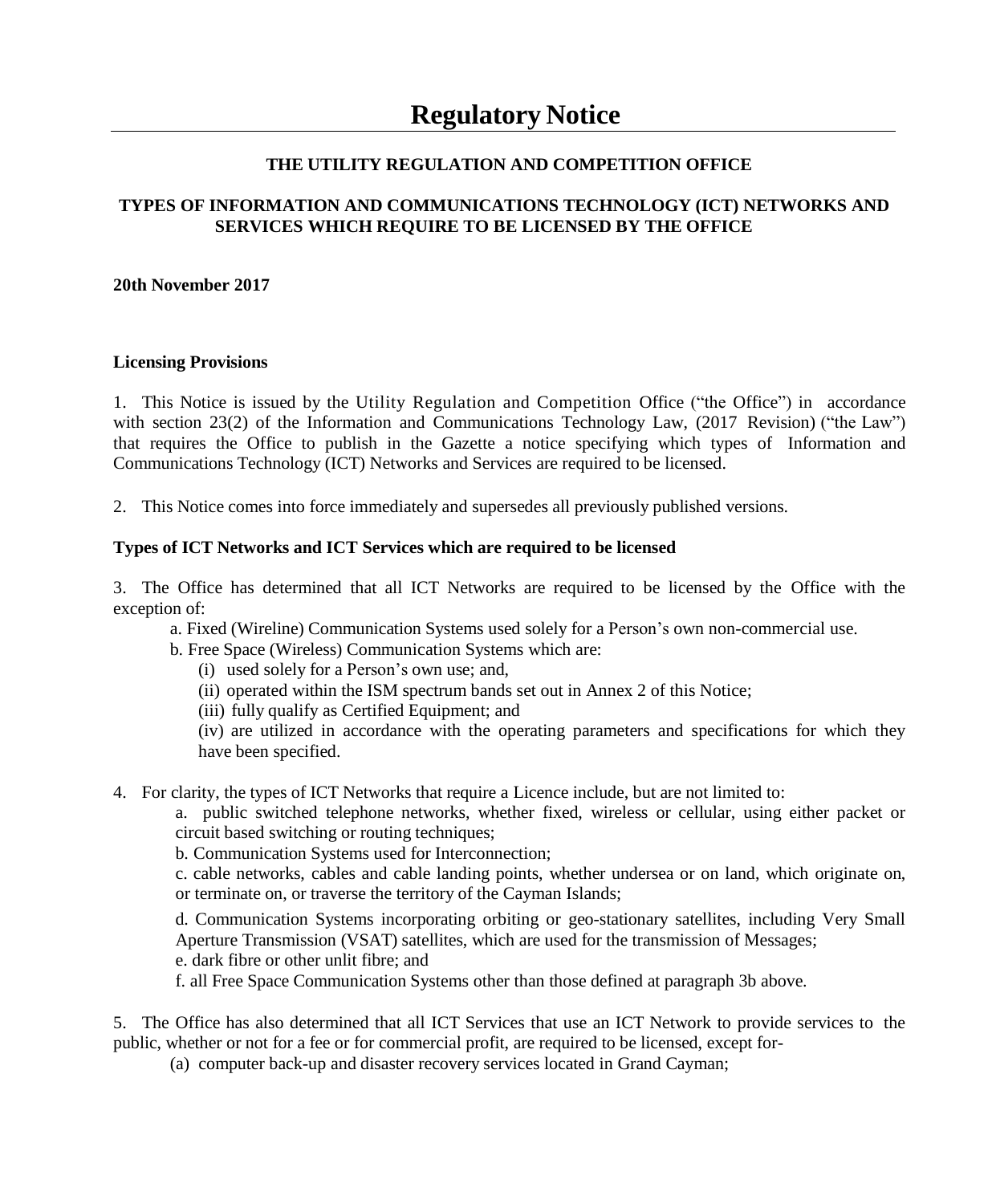- (b) Information Security Services specified in Note (b) of Table 6 in this Notice.
- 6. For clarity, the types of ICT Services that require a licence include, but are not limited to:
	- a. Telephony -

i. All forms of wholesale telephony or any other form of supply of Communication System capacity, whether as interconnection services or as airtime, by one ICT Licensee to one or more other ICT Licensees or by an ICT Licensee to Subscribers;

ii. All forms of retail telephony involving the transmission to and from Subscribers of signals over Communication Systems, including the domestic and international transmission of voice, data, facsimile, moving image or still image messages, regardless of the method of transmission;

iii. All forms of providing (including selling, leasing, renting, gifting etc.) dark or unlit fibre to any Person;

b. Television services -

i. All forms of terrestrial television programming broadcast from a station in the Cayman Islands;

ii. All forms of television programming distributed by cable, satellite, or other ICT Network (including the Internet) by any person within the Cayman Islands to any person within the Cayman Islands.;

 iii. Video on demand services - The provision or facilitation by way of subscription of streaming video material in the Cayman Islands in response to a request from a subscriber, or for subsequent resale to a subscriber, except where the video stream is delivered over the public Internet, or the video material is television programming.

c. Sound broadcasting services -

All forms of sound broadcasting transmitted from a station in the Cayman Islands.

This includes occasional limited range broadcasts according to the policies and procedures as set out by the Office, and may be set out in any open or class licences issued by the Office.

- d. Internet services
	- i. Internet Service Providers, regardless of the scope or type of services provided with the exception of:
		- a) Persons holding valid Accommodation License issued under the Tourism Law or equivalent, who are considered to be in good standing by the issuing body, who do not provide Services outside of the premises covered by the Accommodation Licence and who maintain minimum security standards as defined by the Office from time to time; and
		- b) Internet cafes or WiFi hotspots providing access to the internet to persons, where there is no fee associated with obtaining such access, and who maintain minimum security standards as defined by the Office from time to time.
- e.Other services -

i. Computer back-up and disaster recovery services, located in Cayman Brac or Little Cayman, which use any form of Communication System except if used solely for a Person's own use; and ii. The supply of directory listings in any medium, format or sequence of information utilising a licensees Subscriber Data whereby the identity of Subscribers may be made public. iii. Internet Peering Services

#### **Licence applications**

7. The Office will currently consider applications for ICT Network and ICT Service Licences of the types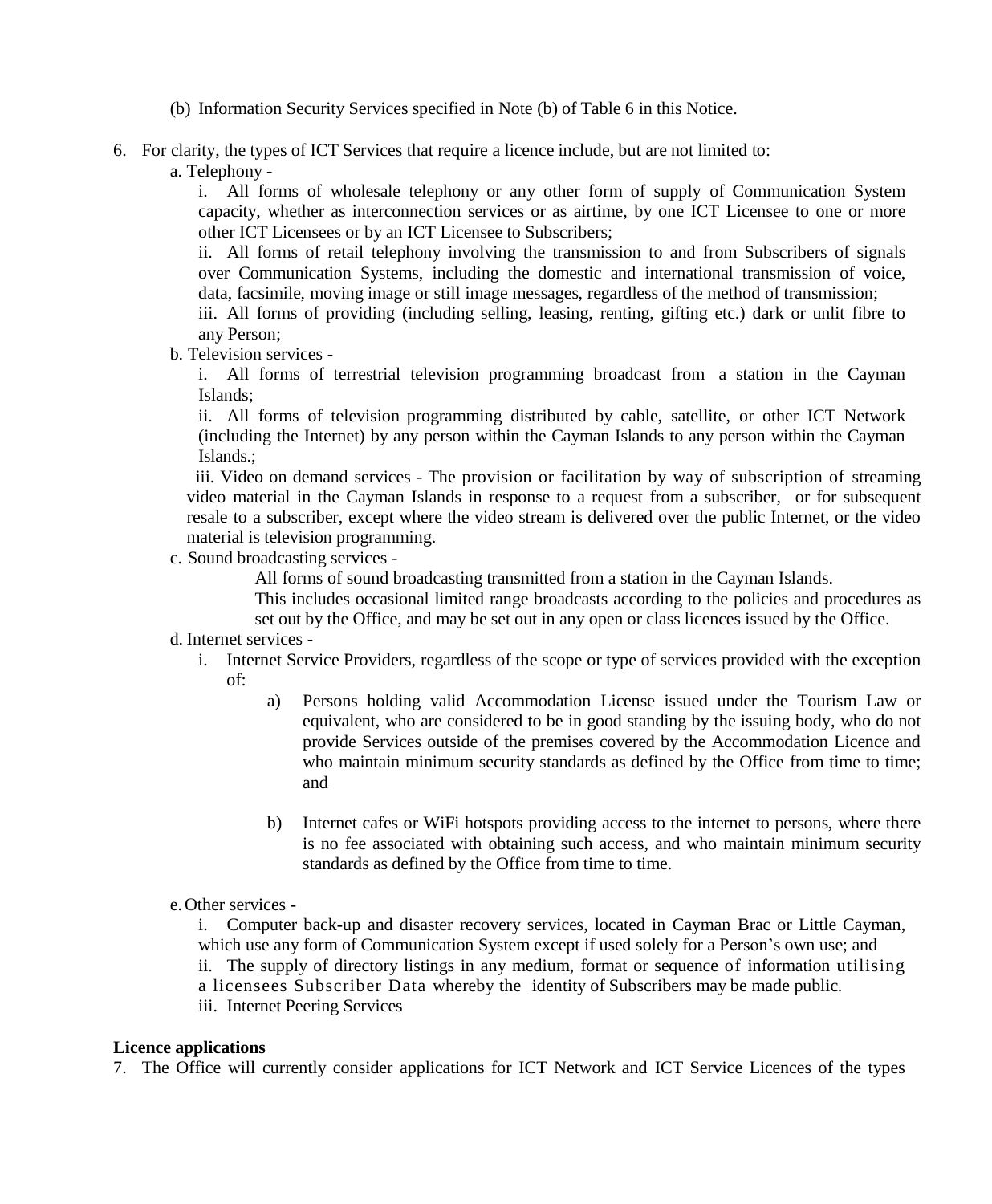listed in the following Tables 1 to 9:

# **Table 1: Major Public ICT Networks**

(Licensees of these networks are subject to a royalty fee based upon a percentage of annual gross revenue.)

| <b>Type</b>   | <b>Description</b>                | <b>Comments or explanatory notes</b>                                                                 |
|---------------|-----------------------------------|------------------------------------------------------------------------------------------------------|
| $\mathsf{A}$  | Fixed wireline                    | A wireline network providing access to ICT Service(s)<br>to residential and/or business Subscribers. |
|               |                                   |                                                                                                      |
| B             | Fixed wireless                    | A wireless network (other than Mobile) providing access                                              |
|               |                                   | to ICT Service(s) to residential and/or business Subscribers.                                        |
| $\mathcal{C}$ | Mobile (cellular)                 | Mobile networks operating according to international                                                 |
|               |                                   | standards known as 2G, 3G, 4G, LTE, 5G, or any other bands                                           |
|               |                                   | designated as such by the Office.                                                                    |
| D1            | Fibre optic cable - Domestic      | Whether "lit" or "unlit".                                                                            |
| D2            | Fibre optic cable - International | Whether "lit" or "unlit".                                                                            |
| E1            | Satellite (incl VSAT) - Domestic  |                                                                                                      |
| E2            | Satellite<br>(incl)<br>VSAT)      |                                                                                                      |
|               | International                     |                                                                                                      |
| F             | <b>Broadcasts</b>                 | As used for "over-the-air" radio and TV broadcasters.                                                |
|               |                                   | This includes occasional limited range broadcasts according to                                       |
|               |                                   | the related policies and procedures as set out by the Office and                                     |
|               |                                   | may be set out in any open or class licences issued by the                                           |
|               |                                   | Office                                                                                               |
| G             | Internet Exchange Point (IXP)     | Any infrastructure operated by a Type 16 Service licensee                                            |
|               |                                   | which facilitates or allows Internet Service Providers to                                            |
|               |                                   | exchange traffic between networks, by means of mutual                                                |
|               |                                   | peering agreements. See Note (c) below                                                               |
|               |                                   |                                                                                                      |
|               |                                   |                                                                                                      |

## **Table 2: Radio Stations**

(Licensees of these networks are subject to a fixed licence fee, usually annually.)

| <b>Type</b> | <b>Description</b>    | <b>Comments or explanatory notes</b>                                |
|-------------|-----------------------|---------------------------------------------------------------------|
|             | Amateur radio station | Radio transmitting and receiving equipment which;                   |
|             |                       | is used solely for a Person's own use;<br>(a)                       |
|             |                       | operates on radio frequencies to be specified by the Office<br>(b)  |
|             |                       | following consultation; and                                         |
|             |                       | is limited in output power to a level to be specified by the<br>(c) |
|             |                       | Office following consultation.                                      |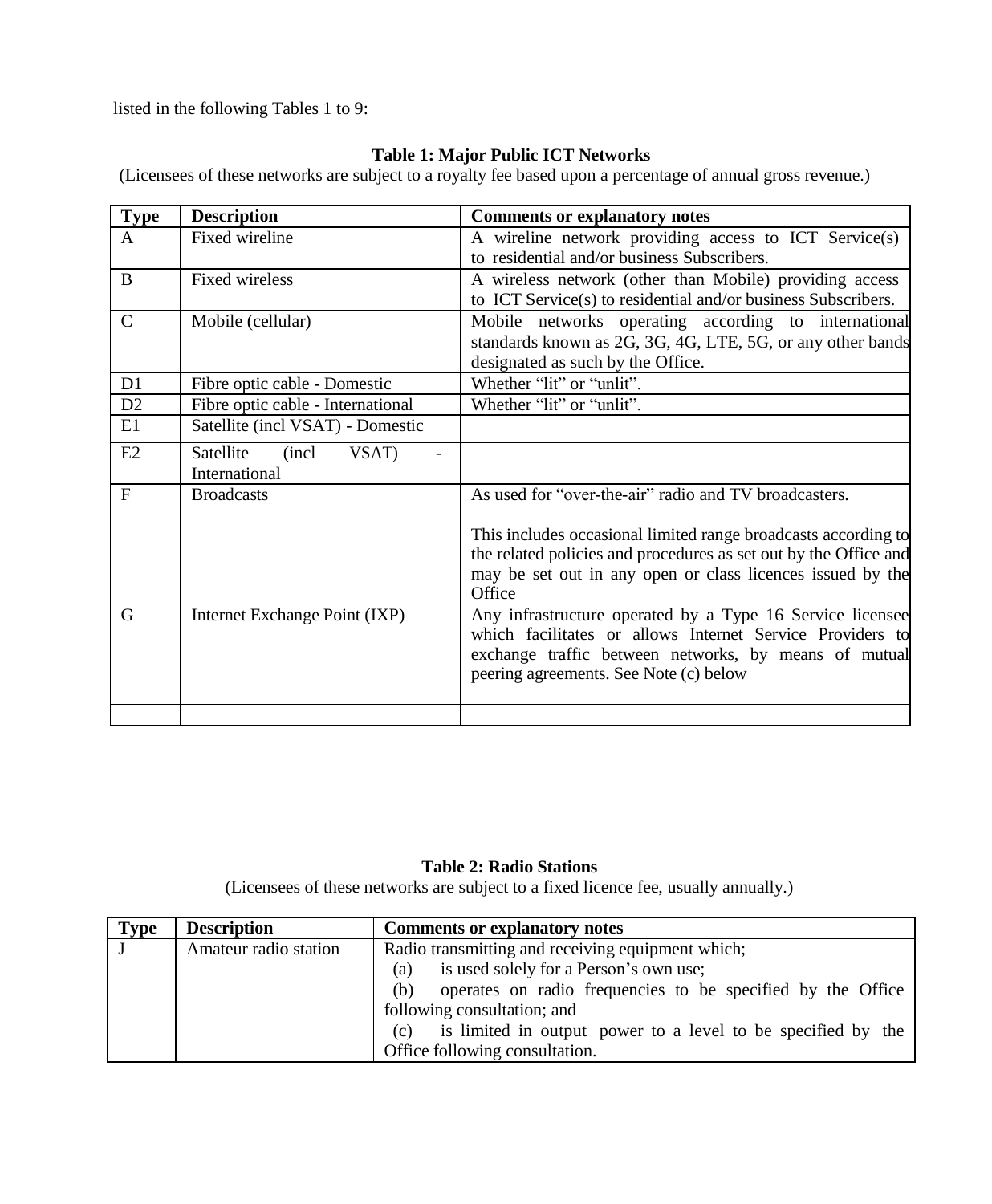| K               | Aircraft radio station   | For aircraft registered in the Cayman Islands.                         |
|-----------------|--------------------------|------------------------------------------------------------------------|
| L1              | Ship radio station       | For vessels of less than 300 gross tons with no MMSI number.           |
| L2              | Ship radio station       | For vessels of less than 300 gross tons requiring an MMSI number.      |
| $\overline{L3}$ | Ship radio station       | For vessels of more than 300 gross tons but less than 1600 gross tons. |
| L4              | Ship radio station       | For vessels of greater than 1,600 gross tons.                          |
| L5              | Ship radio station       | Coastal vessel                                                         |
| M               | Spacecraft radio station | For spacecraft registered in the Cayman Islands.                       |

# **Table 3: Transmitters**

(Licensees of these networks are subject to a fixed license fee per transmitter, usually annually.)

| <b>Type</b> | <b>Description</b>          | <b>Comments or explanatory notes</b>                                                                                                        |
|-------------|-----------------------------|---------------------------------------------------------------------------------------------------------------------------------------------|
| N           | Ground to air radio         | Radio transmitting equipment used to communicate from the<br>ground to aircraft on the ground and in the air using aviation<br>frequencies. |
| $\Omega$    | Marine (Coastal) radio      | Base station operating on designated maritime frequencies in the<br>coastal waters of the Cayman Islands.                                   |
| P           | Land (Mobile) two-way radio | Base station and mobile radio transmitters (including hand-held)<br>operating on designated frequencies in the Cayman Islands.              |
|             | Wireless Utilities Metering | Base station and wireless metering equipment at the end-users'<br>premises.                                                                 |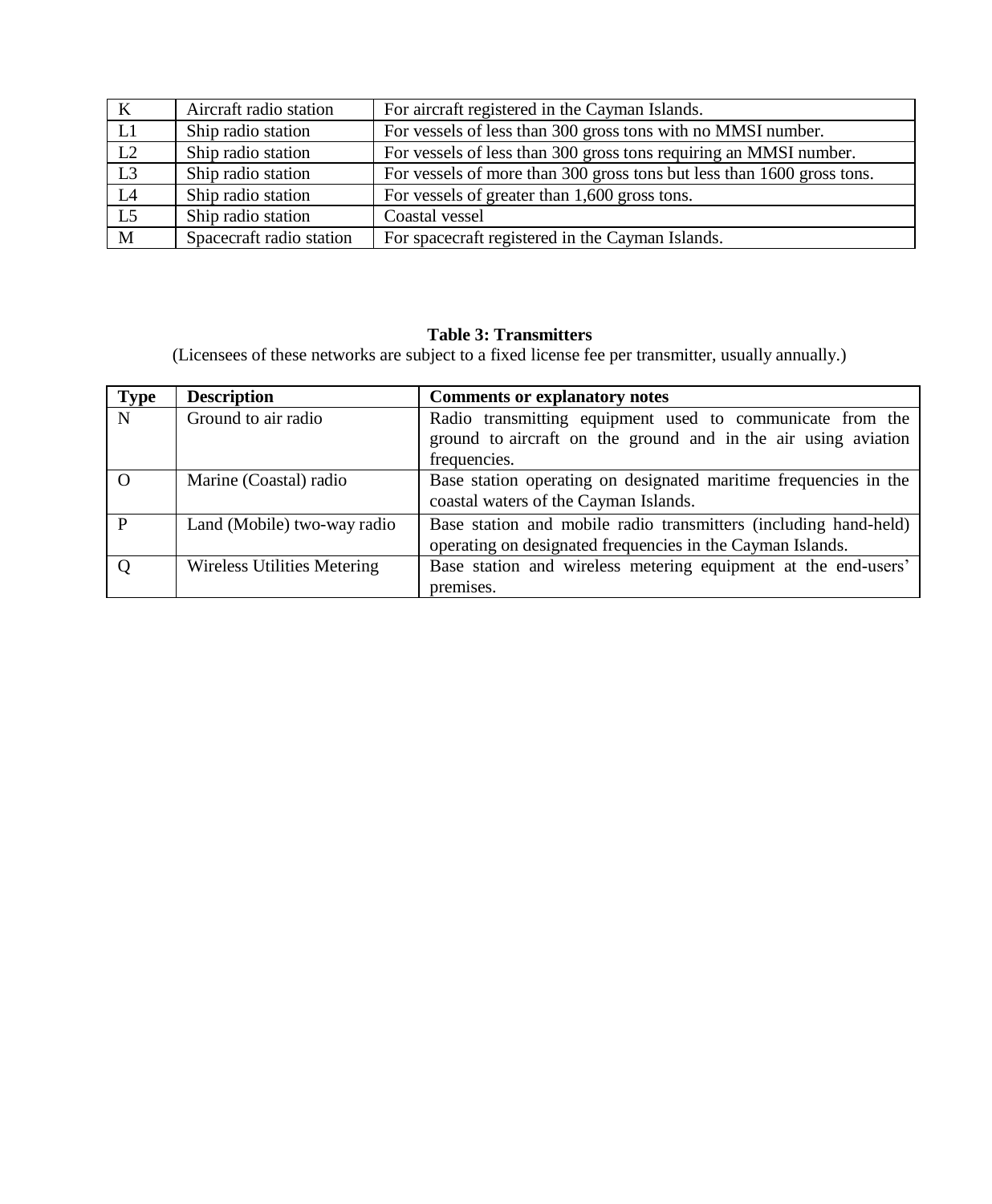#### **Table 4: Spectrum**

**Type Description Comments or explanatory notes** S All transmitters/ transponders other than those licensed under Tables 2 or 3, or those otherwise exempted by the Office. Each transmission frequency or channel is required to be licensed. This requirement extends to most uses of spectrum whether that use is in connection with a public or private network. For the avoidance of doubt, Licensees of Table 1 are required to obtain the appropriate Type S Licences. Only Licensees of Tables 2 or 3 are exempt from the requirement to obtain a Type S Licence. In addition, certain types of low power radio equipment may be exempted from any licensing requirement, or may be covered by a class licence, if operated in the ISM bands set out in Annex 2.

(Fixed spectrum license fees are to be paid annually.)

#### **Table 5: Miscellaneous**

(Licensees are subject to a fixed license fee, usually annually.)

| <b>Type</b>  | <b>Description</b> | Comments or explanatory notes                                   |
|--------------|--------------------|-----------------------------------------------------------------|
| $\mathbf{U}$ | Radio dealer       | A licensed dealer in radio transmitters is exempted from        |
|              |                    | obtaining in advance an import licence for each radio that they |
|              |                    | import for subsequent resale.                                   |
|              | Radio Operator     |                                                                 |
| W            | Radio Importation  |                                                                 |

#### **Table 6: ICT Services**

(Licensees of these services are subject to a royalty fee based upon a percentage of annual gross revenue.)

| <b>Type</b> | <b>Description</b>                | <b>Comments or explanatory notes</b>                           |
|-------------|-----------------------------------|----------------------------------------------------------------|
|             | <b>Fixed Telephony</b>            | Whether utilising fixed wireline or fixed wireless networks.   |
|             |                                   | Refer also to paragraph 6a of this Notice for a description of |
|             |                                   | Telephony.                                                     |
|             | Fall-back International Voice and | An applicant for a Type 2 Licence must already hold, or must   |
|             | Data Communications               | apply simultaneously for, a Type E2 (International Satellite)  |
|             |                                   | Network Licence. For further information, see Note (a).        |
|             | Mobile Telephony                  |                                                                |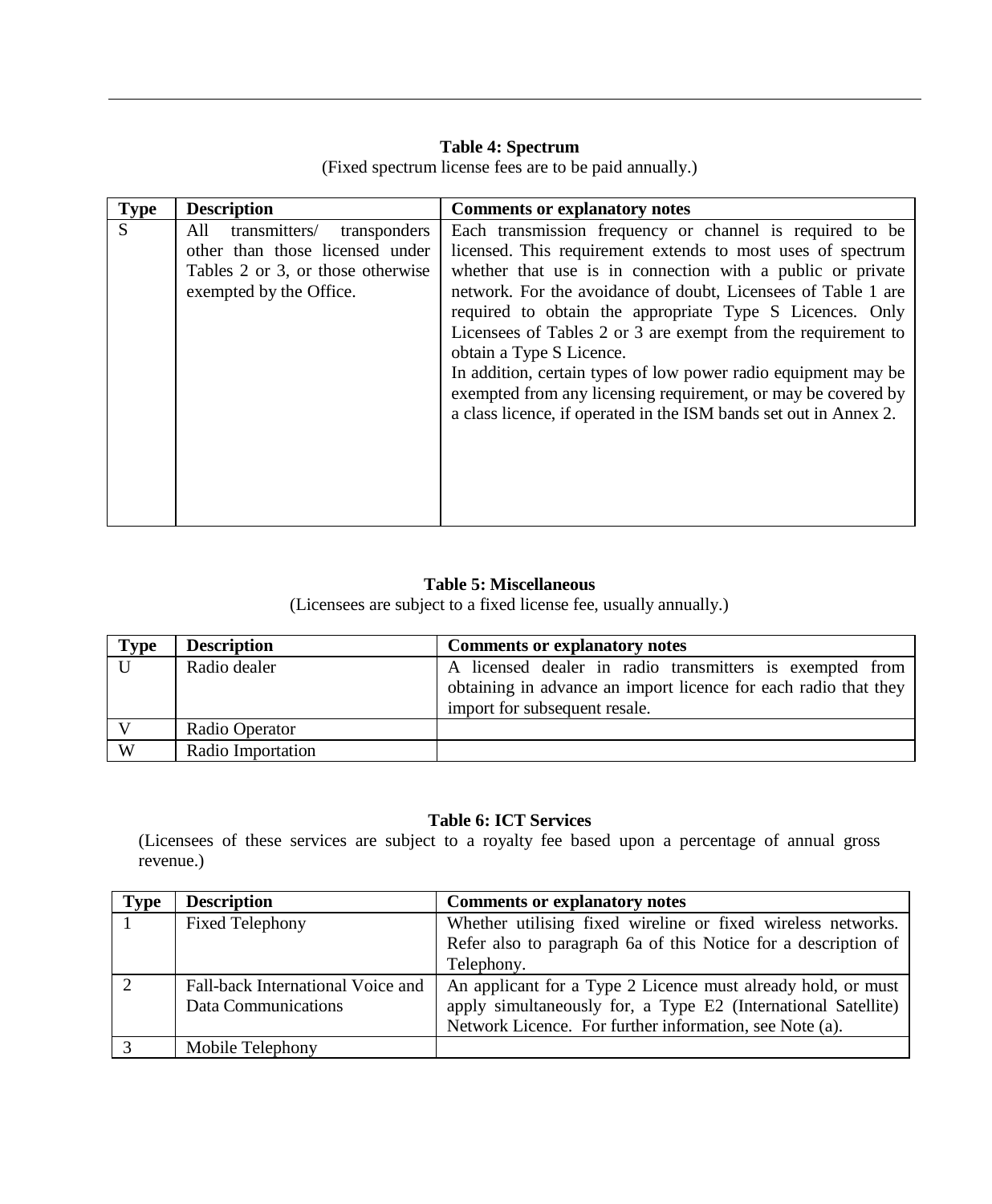| $\overline{4}$ | Resale of Telephony                                                                                       | Also includes those services sometimes referred to as calling<br>card services.                                                                                                                                                                 |
|----------------|-----------------------------------------------------------------------------------------------------------|-------------------------------------------------------------------------------------------------------------------------------------------------------------------------------------------------------------------------------------------------|
| 5              | <b>Internet Telephony</b>                                                                                 | Voice over the Public Internet (not the use of Voice over<br>Internet Protocol, which falls under Type 1).                                                                                                                                      |
| 6              | Television<br>Public<br>Service<br>Broadcasting                                                           |                                                                                                                                                                                                                                                 |
| 7              | Television<br>Subscription<br>Broadcasting                                                                | Sometimes referred to as "cable broadcasting" or "wireless<br>cable broadcasting". Historically, a Type 7 License was not<br>issued without a Type 6 Licence. This is no longer a<br>requirement.                                               |
| 8              | Sound Broadcasting                                                                                        | Refer to paragraph 6c of this Notice.                                                                                                                                                                                                           |
| 9              | <b>Internet Service Provider</b>                                                                          |                                                                                                                                                                                                                                                 |
| 10             | <b>Information Security Services</b>                                                                      | Licensing by the Office is optional at the discretion of the<br>applicant. See Note (b) below.                                                                                                                                                  |
| 11             | The provision, by lease or<br>otherwise, of ICT infrastructure<br>other than dark fibre to a<br>Licensee. | Includes buried infrastructure such as ducts, overhead<br>infrastructure such as poles, and other structures such as towers,<br>buildings, and similar.                                                                                         |
| 11a            | The provision, by lease or<br>otherwise, of dark fibre to a<br>Licensee.                                  |                                                                                                                                                                                                                                                 |
| 12             | Retail sale of ICT equipment                                                                              | A Type 12 Licence is available only to Types 1, 3 or 5<br>Licensees. All others must obtain an appropriate licence from<br>the Cayman Islands Trade and Business Licensing Board. For<br>consistency with the procedures adopted by that Board. |
| 13             | <b>Subscriber Record Directory</b><br>Service                                                             | The publication of directories derived directly from ICT<br>subscriber records                                                                                                                                                                  |
| 14             | <b>Application Service Provider</b>                                                                       | Refer to paragraph 6e ii of this Notice.                                                                                                                                                                                                        |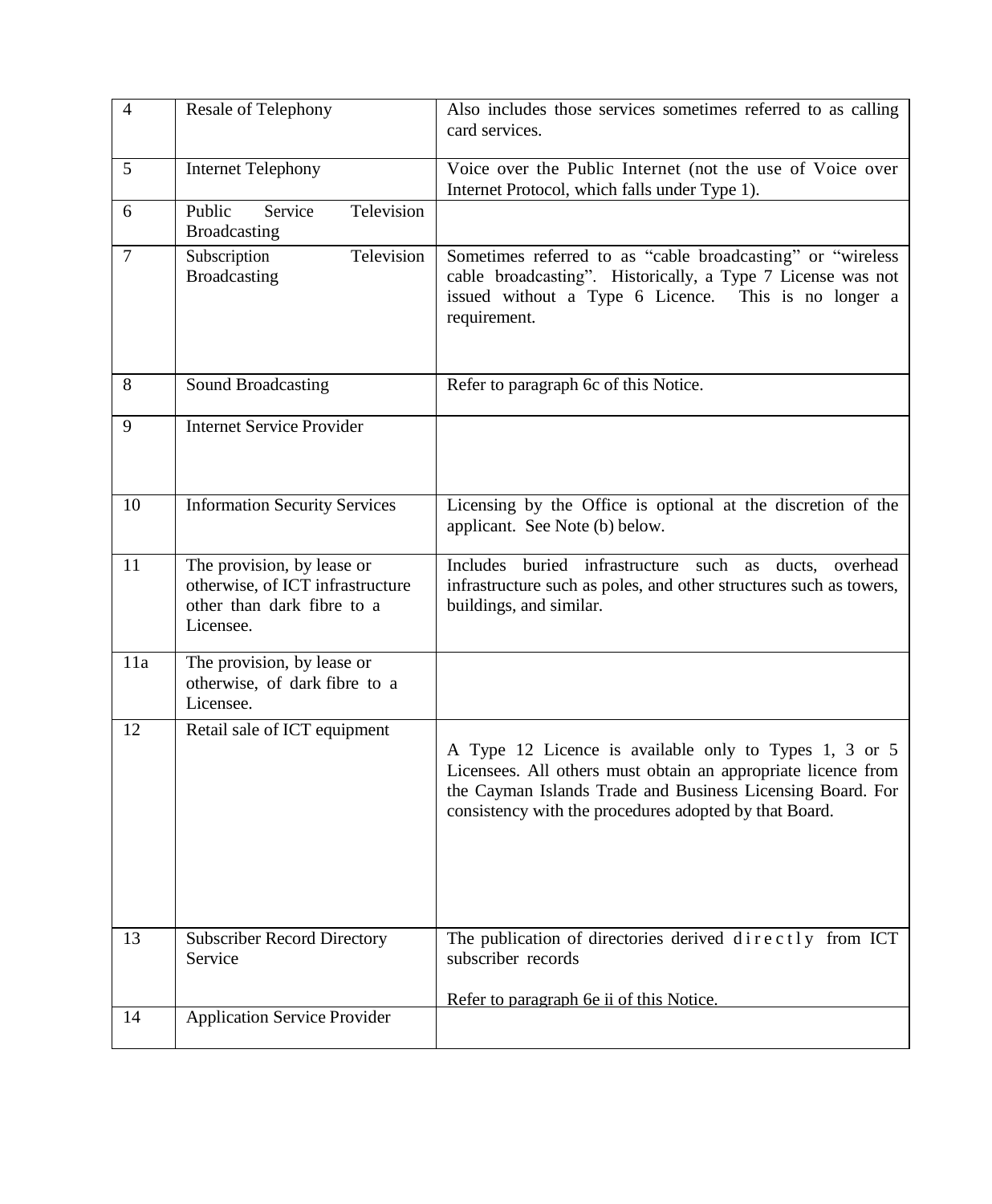| 15 | Resale of Internet Service        | Subject to the exemptions listed in paragraphs $6 d$ (i)(a) and(b).<br>To be considered compliant Reseller must implement minimum<br>security standards to be defined from time to time by the Office. |
|----|-----------------------------------|--------------------------------------------------------------------------------------------------------------------------------------------------------------------------------------------------------|
| 16 | Internet Peering Service Provider | See Note (c) below.                                                                                                                                                                                    |

#### **Notes**

(a) This licence permits a Licensee to offer international voice and data communications to the Licensee's business clients solely for use in emergency situations. An emergency is defined as instances where the client's normal communications service provider(s) is unable to provide its services for a period of such duration that there is a material impact upon the transaction of the client's normal business (e.g. as the result of damage following a hurricane) and the Office has acknowledged in writing the existence of such conditions.

(b) Information Security Services may be licensed by the Office on application from Persons who wish to be so licensed, but such licensing is not mandatory. Where a Person wishing to provide Information Security Services makes application to the Office for an ICT Service Licence, the Office will process that application in the same manner and to the same standards as it would process applications for any other type of ICT Service Licence, and the Office may decline to award such Licence.

(c) This Licence will not be issued to or held by a person holding, or affiliated with a person holding, a Type 5 or Type 9 Service Licence.

#### **Table 7: Service Licences issued by the Governor in Cabinet under Section 23(3) of the Law, for the development of the Sister Islands**

| Type | <b>Description</b>                                                            | <b>Notes</b>                                                                                                                      |
|------|-------------------------------------------------------------------------------|-----------------------------------------------------------------------------------------------------------------------------------|
| 100  | The provision of off-site ICT<br>disaster recovery and<br>associated services | Applicable only to Licensees operating within and from Cayman<br>Brac or Little Cayman, and as further defined in their Licences. |

## **Table 8: Class Licence issued by the Information and Communications Technology Office under Section 23(2) of the Law, for Fall-back International Voice and Data Communications**

| <b>CONTINUES</b><br>. vpe<br>. . | -----<br>. | Notes |
|----------------------------------|------------|-------|
|                                  |            |       |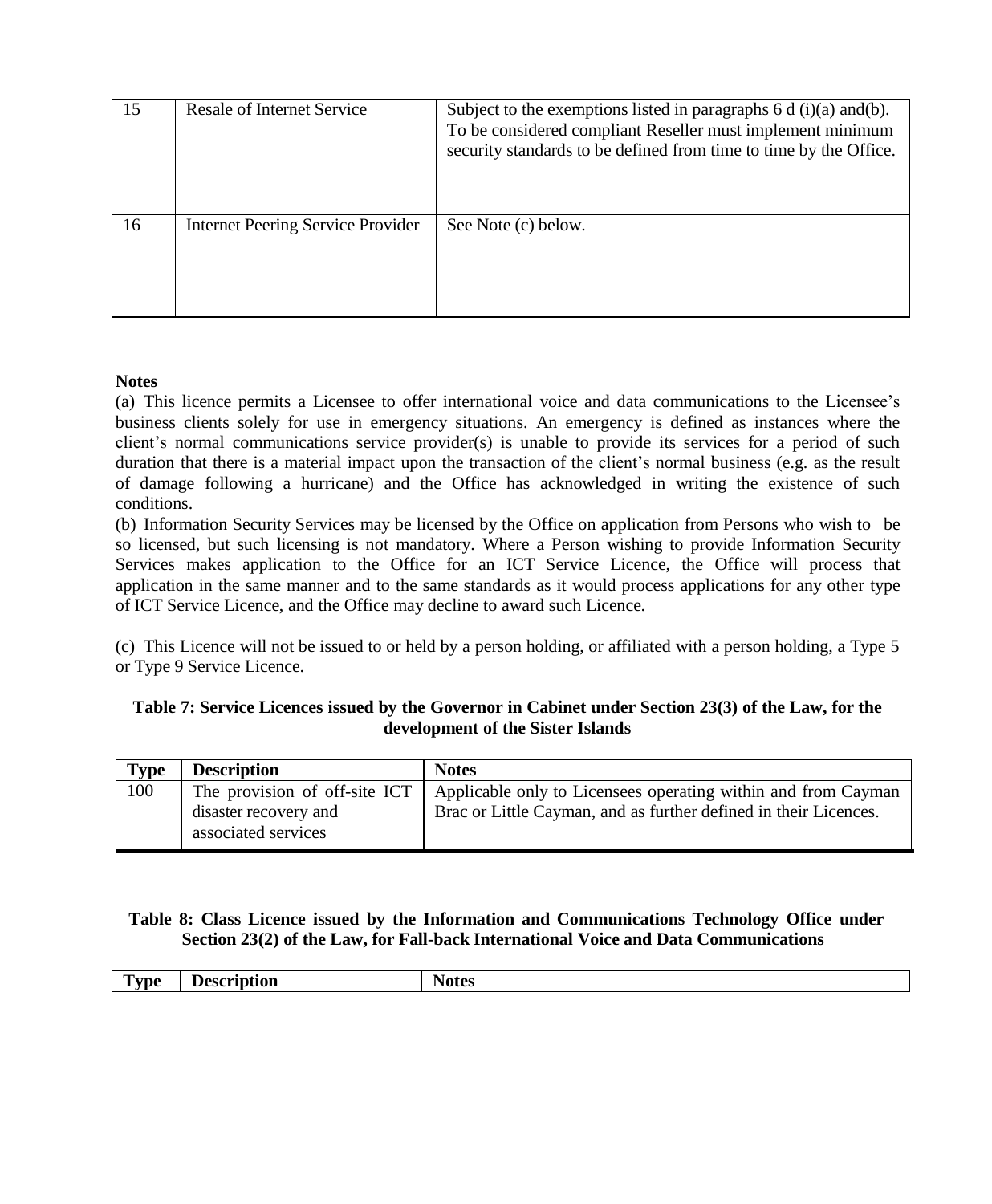| 200 | permits a Class Licensee to    | An emergency is defined as instances where the Class Licensee's     |
|-----|--------------------------------|---------------------------------------------------------------------|
|     | put in place an international  | normal communications service provider(s) is unable to provide      |
|     | satellite<br>Network<br>and    | its services for a period of such duration that there is a material |
|     | associated Services, for the   | impact upon the transaction of the client's normal business (e.g.   |
|     | Licensee's exclusive use in    | as the result of damage following a hurricane) and the Office       |
|     | emergency situations, so as to | has acknowledged in writing the existence of such conditions.       |
|     | provide itself with fall-back  | Testing restrictions are noted in the actual licence.               |
|     | international voice and data   | The rights and obligations normally associated with Licences for    |
|     | communications.                | Public ICT Networks (Table 2) or Services (Table 6), such as        |
|     |                                | infrastructure sharing and wholesale rates, are not applicable to   |
|     |                                | Type 200 Class Licenses, unless otherwise determined by the         |
|     |                                | Office.                                                             |

# **Table 9: Occasional or Experimental ICT Services or Networks**

| <b>Type</b>    | <b>Description</b>                    | <b>Notes</b>                                                                                                                                     |
|----------------|---------------------------------------|--------------------------------------------------------------------------------------------------------------------------------------------------|
| A1             | Occasional or Experimental<br>Network | Deployment of any licensable ICT infrastructure for temporary<br>public use associated with research and development or<br>educational purposes. |
| A <sub>2</sub> | Occasional or Experimental<br>Service | Provision of any licensable ICT Service for temporary public<br>use associated with research and development or educational<br>purposes.         |

J. PAUL. MORGAN Chief Executive Officer Utility Regulation and Competition Office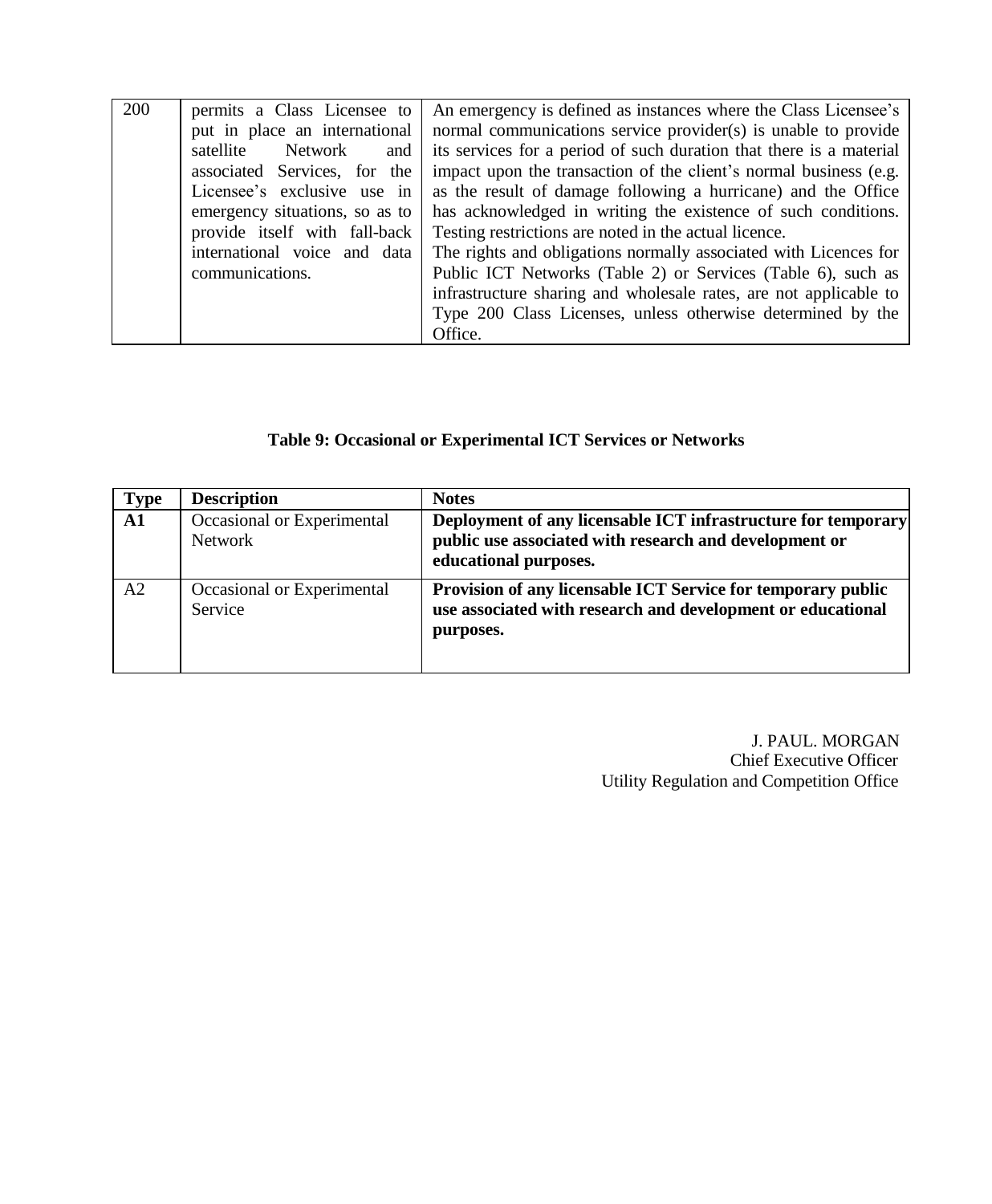## **ANNEX 1**

#### **Definitions**

1. The following terms have the same definition as those provided in the Law:

**Office** ICT ICT Network ICT Service Interconnection Internet Access **Licence** Licensee Message Person Subscriber

2. In this Notice:

"Certification Bodies" means certification bodies so designated by the European Commission and/or certification bodies accredited by the National Institute of Standards and Technology in accordance with the rules of the United States Federal Communications Commission.

"Certified Equipment" means either apparatus or an assembly of various apparatus designed for interoperability either individually as a system, which has been approved by Certification Bodies recognised by the International Telecommunications Union, and the Office.

"Communication System" means facilities, equipment or components which are used for the emission, transmission or reception of Messages by any wire, cable, radio, wireless, microwave, laser, satellite, optical (including all free space optical techniques) or other electromagnetic system, or by any similar technical system, provided the facilities, equipment or components are located in the Cayman Islands, or operated from ships, aircraft or spacecraft registered or operating in the Cayman Islands. For the purposes of this Notice, the term "Communication System" includes a whole Communication System, equipment or facilities forming part of a Communication System, or an individual component of a Communication System.

"Free Space Radiation" means the transmission of a Message without the use of a conductor, and includes transmission through the use of: any part of the electromagnetic spectrum; radiation or other free space optic techniques; radio; microwave; wireless techniques; infra-red techniques; laser; or satellite.

"Free Space Communication System" means a Communication System that uses Free Space Radiation.

"Fixed Communication System" means any Communication System that does not use Free Space Radiation.

"ISM" Industrial, Scientific and Medical Radio Bands.

"Information Security Services" has the meaning given in the Electronic Transactions Law (2003 Revision).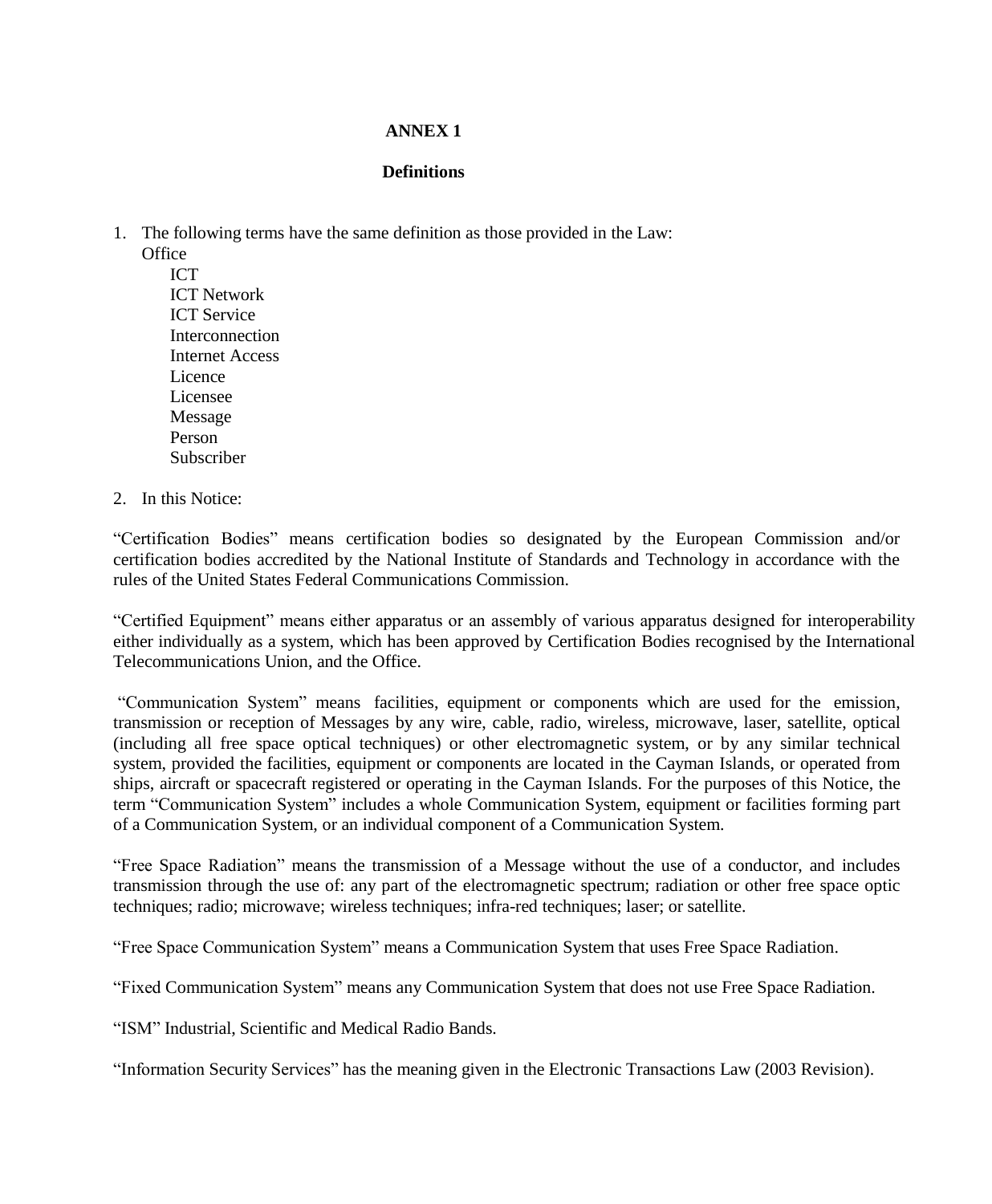"Infrastructure" has the meanings and usages associated with it as set out under the Information Communications Technology Law (2017 Revision) and the Utility Regulation and Competition Law, 2016.

"Internet Service Provider" means a Person who provides Internet Access to Subscribers.

"Notice" means this notice issued under Section 23(2) of the Information and Communications

Technology Law (2017 Revision).